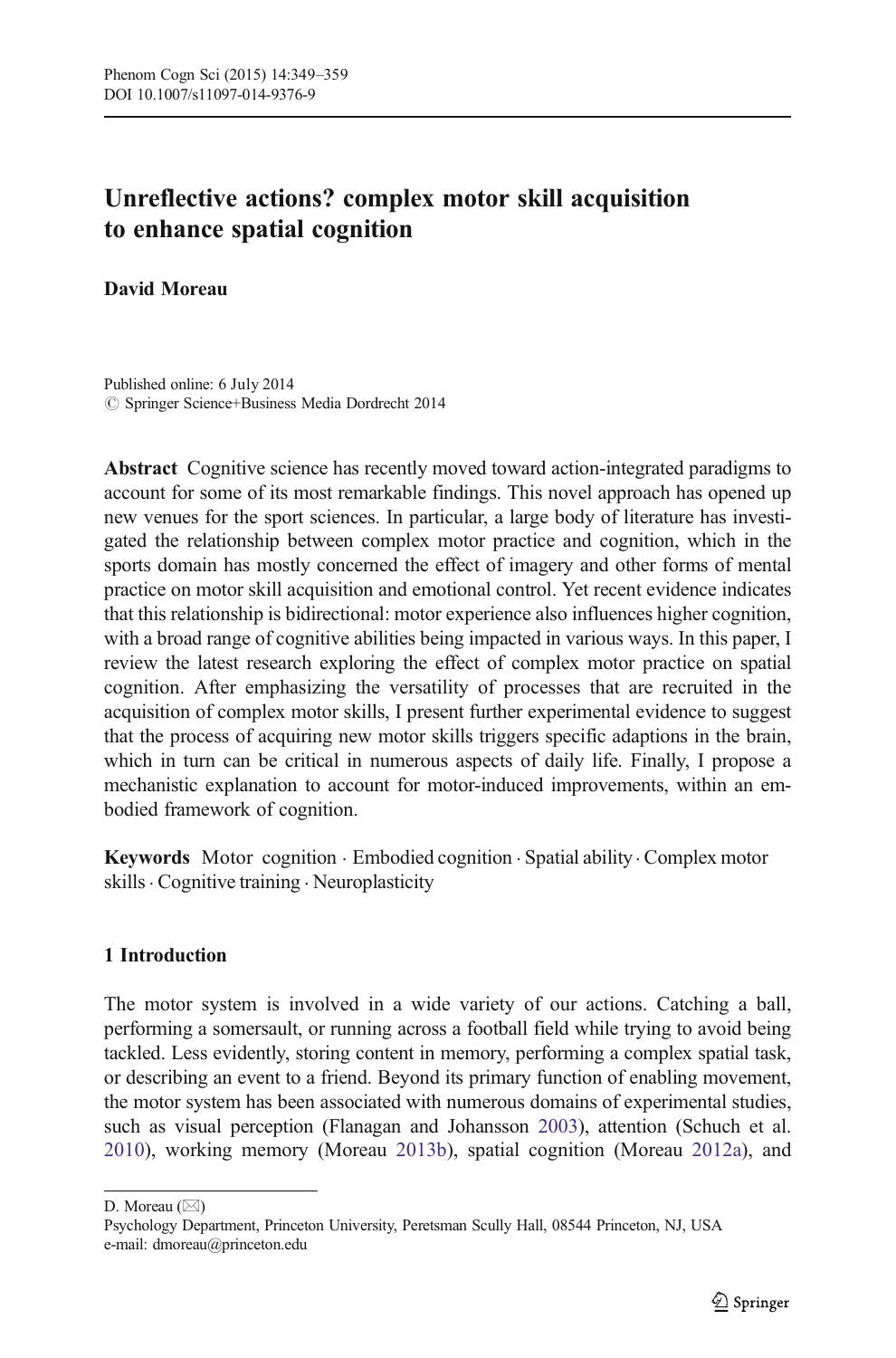language (Beilock et al. [2008](#page-7-0); Holt and Beilock [2006](#page-8-0)). This ubiquity has led some researchers to argue that cognition is based on motor simulation, and therefore that our body constraints have profound influence over cognitive processing (Barsalou [1999;](#page-7-0) Clark [1997;](#page-7-0) Glenberg [1997\)](#page-8-0). The consequences of such a theoretical position reach far beyond quarrels over the reappraisal of the motor system to a more central place in our behaviors. Rather, it calls for a profound change in the way we study and interpret human behavior as a whole, within interactive and dynamic environments. Based on recent findings in cognitive psychology and neuroscience, I argue in this paper that sensorimotor experience influences cognition, by enabling the motor system to support a wide range of cognitive processes.

The case for a central importance of motor processes in cognition is supported by research on the mirror neuron system (Rizzolatti and Craighero [2004\)](#page-9-0), which emphasizes motor simulation in the process of action observation. The properties of this system help to explain, for example, the capacity for humans to learn by imitation (see for a review Oztop et al. [2006\)](#page-9-0). This body of work also highlights the social role of mirror neurons in the understanding of others' actions and behaviors (Wilson and Knoblich [2005](#page-10-0)), thus underlining the generic involvement of the motor system beyond individual behaviors. Because of their obvious importance in motor learning, these mechanisms have been largely exploited in the sports domain, to improve movement acquisition, reduce undesirable variability and enhance overall performance.

In sports, a substantial body of work has established the role of motor imagery on performance (e.g. Munzert and Lorey [2013](#page-9-0)), further refining the dependence of neural networks activated in covert and overt actions (Jeannerod [2001](#page-8-0)). Although not exempt from caveats (Dietrich [2008\)](#page-7-0), this line of research has proven extremely fruitful to provide applied support for the motor cognition framework. Motor simulation, in the absence of overt action, allows learning, correcting, and fine-tuning motor commands, with important consequences on performance (Jeannerod and Decety [1995](#page-8-0)). However, as the framework postulates common neural mechanisms and processes in motor execution and motor simulation, these alterations should be bidirectional – in other words, the repetition of overt actions should impact motor simulation (de Lange et al. [2008\)](#page-7-0), and by extent, other cognitive processes that rely on some form of motor simulation. The idea that prior sensorimotor experience shapes cognitive reasoning will be central in this paper.

A note on the scope of this paper. The interrelation between motor processes and cognition is a vast topic, with numerous areas of investigations (see for a recent discussion Engel et al. [2013](#page-8-0)). In this review, I will focus on the motor underpinnings of spatial cognition, for two reasons, theoretical and practical, respectively. First, although spatial and motor mechanisms have been dissociated in areas such as perception (Smeets and Brenner [1995\)](#page-10-0) and working memory storage (Wood [2007\)](#page-10-0), for example, both domains remain highly interdependent, as we shall see hereafter. Knowing where an object is in space and the actions that can be performed on it or with it are intrinsically related properties, usually processed together. Second, spatial cognition is known to be critical in many academic and professional fields, but remains underrepresented in school curriculums (Moreau [2012b\)](#page-9-0). This is slowly changing, based on latest research findings growing public awareness, but additional measures could be implemented, with sports at the core of effective interventions.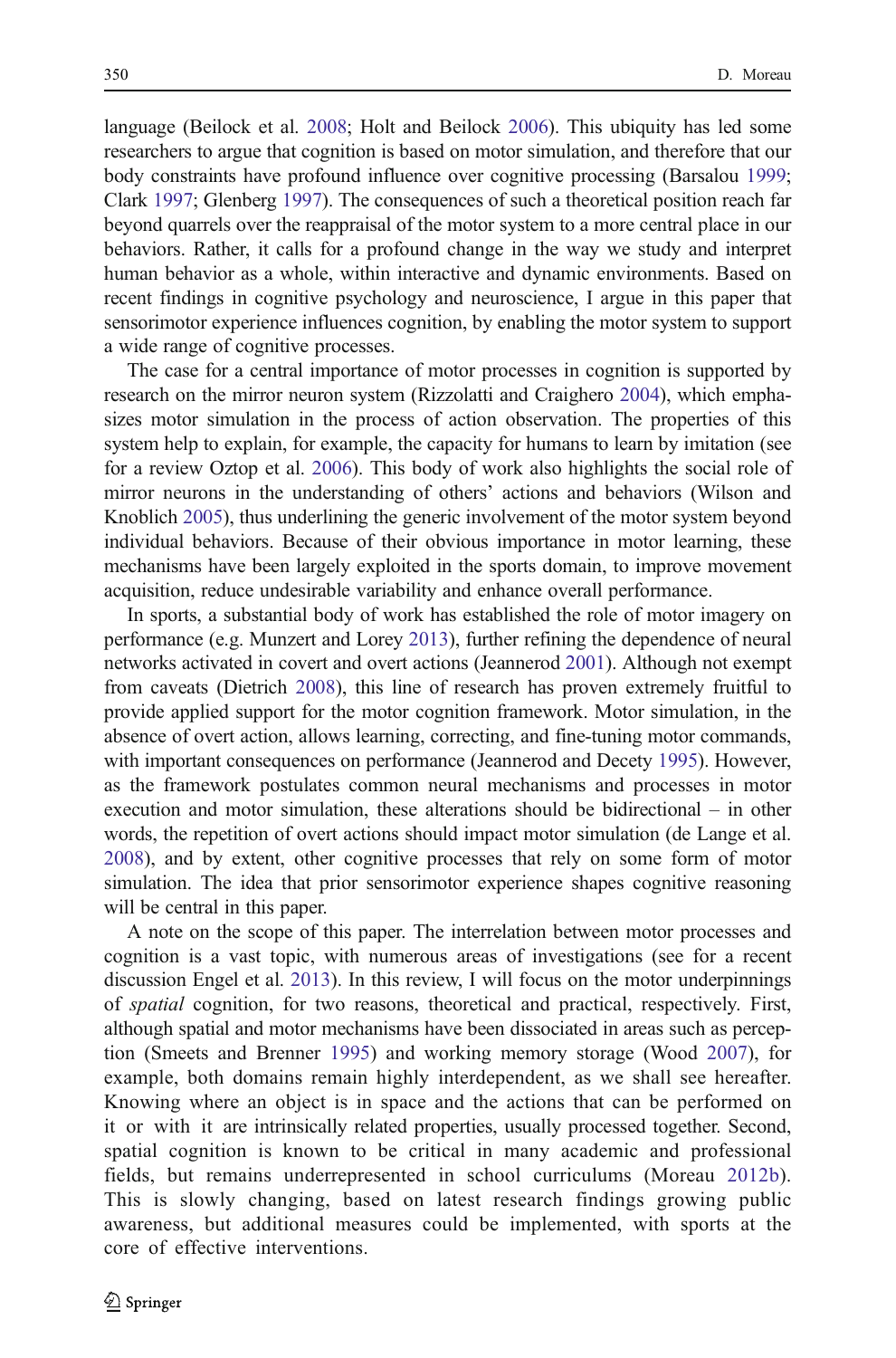A related note concerning the focus of this paper – and of this special issue – on sports. Quite evidently, complex motor skill acquisition is not a specificity of the sports domain. Other activities, such as playing a musical instrument, some forms of art, and numerous kinds of practice-dependent professional activities require considerably challenging motor aptitudes. The sports domain includes, however, particularities in the way motor sequences are implemented. In most activities, the environment is highly challenging, due to constraints in space and time. Opponents look for ways to ensure each other's failures, in a codified manner, resulting in particularly intense confrontations. In such environments, motor skills have to be adjusted at all times, and adapted to the particular situations encountered. These adaptive properties are critical to optimize cognitive improvements (Shipstead et al. [2012\)](#page-10-0), an idea we will return to shortly.

#### 2 The versatility of processes involved in motor learning

Consistent with other forms of learning, motor learning is not linear. In the process of acquiring a diverse repertoire of motor sequences, one goes through successive stages, each involving different demands, an idea already established in early work by Fitts and Posner (Fitts and Posner [1967\)](#page-8-0) and later refined by Schmidt (Schmidt [1975](#page-9-0); Schmidt and Lee [1998\)](#page-9-0). Based on this work, learning a new movement includes three successive stages: stimulus identification, response selection, and response programming (Schmidt and Lee [1998\)](#page-9-0). The acquisition of motor sequences requires adequate levels of performance in each of these stages (Tenenbaum [2003](#page-10-0)), thus involving relatively diverse neural mechanisms in the process.

Recent neuroimaging evidence has confirmed the wide range of cortical structures recruited in motor learning, based on studies of various experimental design and structure, such as phase coordination paradigms (Puttemans et al. [2005](#page-9-0); Remy et al. [2008\)](#page-9-0), adaptive movements in unstable environments (Inoue et al. [2000](#page-8-0); Nezafat et al. [2001\)](#page-9-0), or even more complex motor patterns (Buccino et al. [2004](#page-7-0); Tracy et al. [2003\)](#page-10-0). This line of work further underlines the complexity of motor learning, and contrasts with dichotomist views separating higher cognitive processing and lower motor networks. Motor learning involves a diverse set of processes, depending on stages of learning, motor demands, and previous experience.

Because of the versatility of processes involved in motor learning, researchers have explored elite athletes' performance in various tasks in the laboratory. Over the years, they have accumulated evidence demonstrating that elite athletes excel in numerous domains, such as perception (Wright et al. [2011\)](#page-10-0), attention mechanisms (Memmert and Furley [2007](#page-8-0)), decision-making (Raab and Johnson [2007](#page-9-0)), spatial ability (Moreau et al. [2011](#page-9-0)), working memory (Furley and Memmert [2010](#page-8-0)) and long-term memory (Dijkstra et al. [2008](#page-8-0)). In an observational study with athletes of various levels, my colleagues and I pointed out that some of the discrepancies between elites and novices might be based on differences in strategies when facing a particular problem (Moreau et al. [2011](#page-9-0)), a finding that was later corroborated by a training design (Moreau et al. [2012\)](#page-9-0) and consistent with work by independent research groups (e.g. Güldenpenning et al. [2011](#page-8-0)). Additional evidence has confirmed and extended on these initial findings, elite athletes showing higher abilities in different spatial ability tasks (e.g. Jansen and Dahmen-Zimmer [2012;](#page-8-0) Pietsch and Jansen [2012\)](#page-9-0).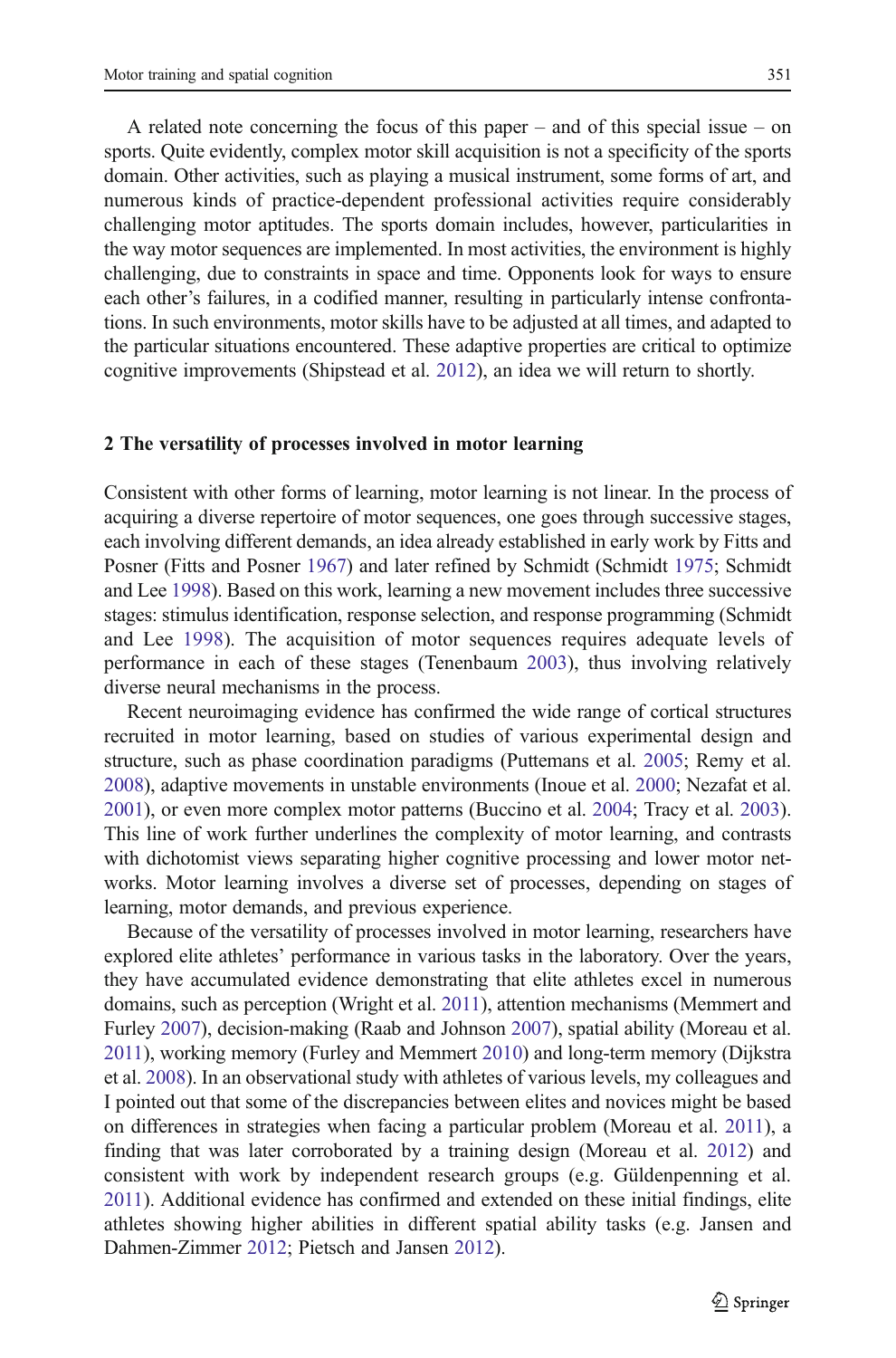Altogether, these findings suggest that motor activities provide a suitable environment to develop spatial ability. Nevertheless, observational studies such as detailed previously do not present sufficient evidence for a directional effect of complex motor skill training on cognitive processing. As these studies usually compare elite and novice athletes in laboratory tasks at a specific time point, it is not possible to distinguish between practice effects and other confounds, such as preferences and predispositions, for instance. The answer to this issue is, however, quite straightforward: well-designed training experiments, tracking performance over an adequate period of time. The following section presents experimental work that falls into this category.

#### 3 Beyond theoretical assumptions: enhancing spatial cognition via motor training

Recent behavioral research in the field of cognitive enhancement has shown disparate results, especially concerning transfer to non-trained tasks (see for a recent review Moreau and Conway [2013](#page-9-0)). Targeting cognitive improvements via complex motor activities represents, however, a promising venue for applied research (Moreau and Conway [2014\)](#page-9-0). A pilot study demonstrated that training in a complex activity, wrestling, once a week for an academic year led to improvements in mental rotation, an ability known to be highly correlated with performance in numerous professional fields (Moreau et al. [2012](#page-9-0)). Conversely, the same amount of practice in running, an activity including high physical effort but arguably lower cognitive demands, did not induce similar improvements. These findings suggest that the spatial skills trained and enhanced by wrestling can benefit other spatial tasks, outside the scope of sports practice. This is particularly informative given the scarcity of transfer effects from training studies in cognitive psychology. However, the absence of multiple tasks measuring spatial ability prevented strong claims regarding transfer to a spatial ability construct. Some task-specific components of the mental rotation task used in the study could have been responsible for the observed effects, independently from a more general transfer pattern. In addition, the extent to which benefits compared to traditional cognitive training paradigms (e.g. working memory training) was not directly assessed in this experiment.

These limitations were addressed in a subsequent study (Moreau et al. [2013\)](#page-9-0). To test the efficacy of a complex motor activity to enhance cognitive abilities against other forms of behavioral training, participants were randomly assigned to one of three conditions: working memory training, physical exercise and designed sport – an intervention specifically tailored to include both physical and cognitive demands. After training for 8 weeks, the designed sport group presented the largest gains in spatial ability and working memory, whereas working memory training and physical exercise resulted in weaker overall improvements. Besides cognitive gains, designed sport training also induced health benefits, a definite advantage over traditional computerbased training program. Taking part in designed sport training allowed targeting critical physiological markers of health and longevity, offering an interesting means to prevent or delay naturally occurring cognitive decline associated with aging, for example. These results are novel and need replication, as well as the identification of the specific neural alterations underlying behavioral changes. Yet, they provide strong arguments to suggest that motor problems can generalize to tasks that do not require motor learning.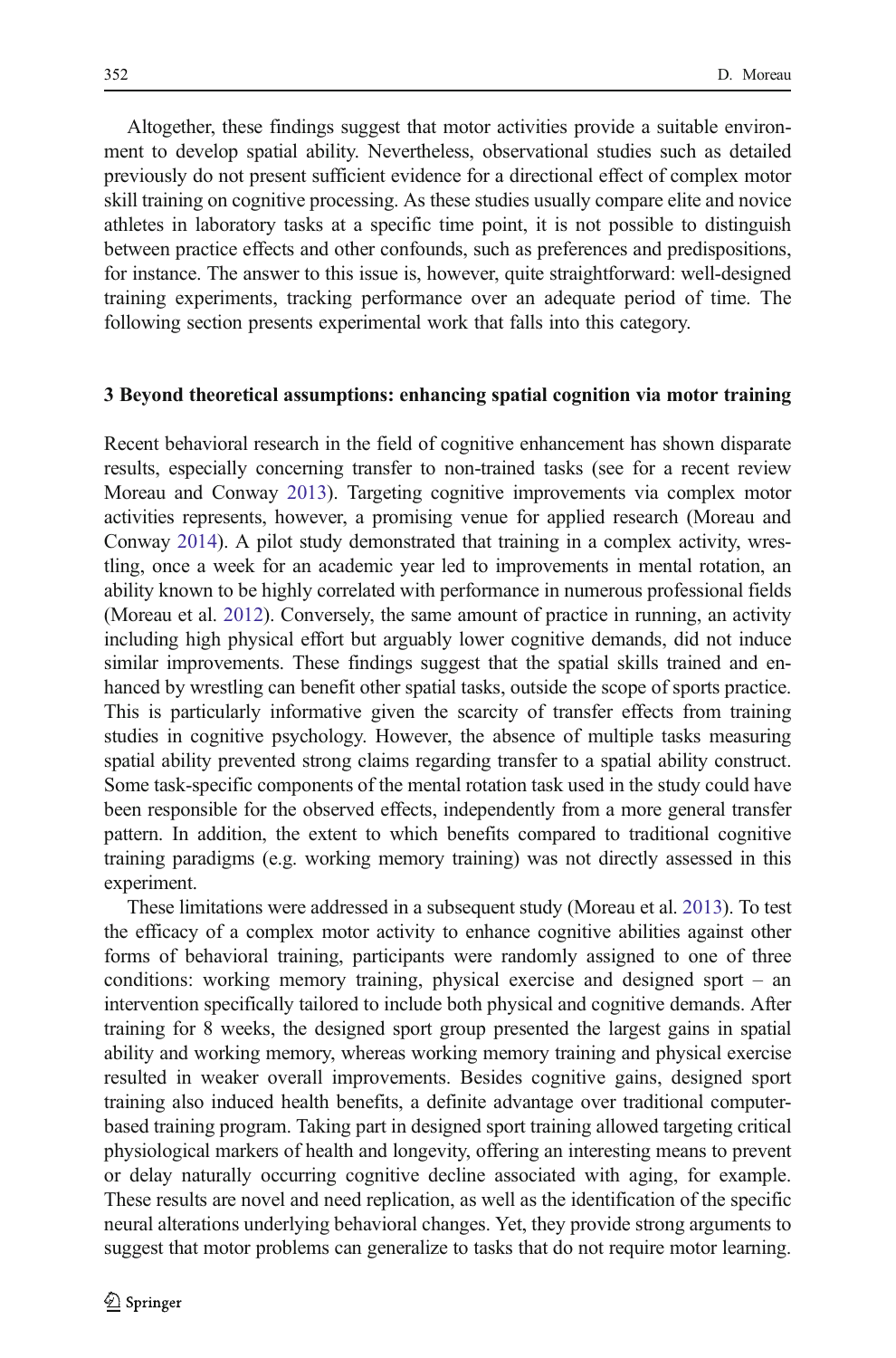The combination of motor and cognitive demands is not exclusively restricted to sports. As alluded to earlier in this paper, this line of work mirrors research in a related domain of expertise, music. Although learning an instrument is rarely compared with the kind of practice that takes place in sports, these activities share important similarities, as they are based on mastering motor sequences to be subsequently performed in a codified and activity-specific environment. Studies in the music domain have shown that musicians go through substantial cognitive changes when learning an instrument (see for a review Herholz and Zatorre [2012](#page-8-0)). For example, a training study pointed out that music reading triggers corresponding motor sequences (e.g. finger patterns on a keyboard), even in the absence of overt action (Stewart et al. [2003\)](#page-10-0), suggesting that learning an instrument involves durable mapping of visuospatial codes with motor patterns. In addition, reading music was shown to modify spatial processing in pianists, even in tasks not directly related to music, suggesting that acquired visuomotor mapping transfers across domains (Stewart et al. [2004\)](#page-10-0). This line of work emphasizes the often-overlooked similarities between sports and music, from a motor standpoint – a parallel that helps to understand the effectiveness of training programs based on either of these domains to enhance cognitive abilities.

#### 4 Motor-induced improvements in spatial cognition: a mechanistic view

Considering that the motor system is involved in a wide variety of processes, even in the absence of overt action, it seems reasonable to expect that changes in motor networks could induce changes in general cognitive processing. This idea is in line with an impressive body of experimental evidence showing the influence of the motor system on perception (Skippera et al. [2005](#page-10-0)), memory (Dijkstra et al. [2007;](#page-8-0) Dijkstra et al. [2008](#page-8-0)), concept knowledge (Borghi et al. [2004](#page-7-0); Connell [2007](#page-7-0)), and language comprehension (Gallese and Lakoff [2005](#page-8-0); Glenberg and Gallese [2012](#page-8-0); Glenberg and Kaschak [2003;](#page-8-0) Zwaan and Taylor [2006\)](#page-10-0).

The notion of a direct relation between the motor system and other cognitive processes is further supported by compelling evidence showing that action observation induces different patterns of simulation depending on whether or not a particular action is part of one's motor repertoire (Calvo-Merino et al. [2006](#page-7-0)). In this study, the authors compared cortical activation in male and female dancers observing dance moves either from their own repertoire or from the other gender's repertoire. They found greater premotor, parietal and cerebellar activation when dancers viewed moves from their respective motor repertoire, compared to moves they have not practiced. In other words, action simulation depends on one's motor experience, which in turn leads to differences in action understanding.

Because of their inherent dynamic properties, spatial problems have long been prime candidates to demonstrate the interrelation of motor and cognitive problems. Over three decades ago already, anatomical constraints were shown to affect mental rotation (Sekiyama [1982](#page-9-0)). This finding was corroborated a few years later (Parsons [1987](#page-9-0)) and is consistent with more recent motor simulation theories of cognition postulating the involvement of motor processes in a wide range of cognitive mechanisms (see for example Jeannerod [2001;](#page-8-0) and Jeannerod and Decety [1995](#page-8-0)). To fully understand these mechanisms, however, a critical step was to assess the extent of such findings beyond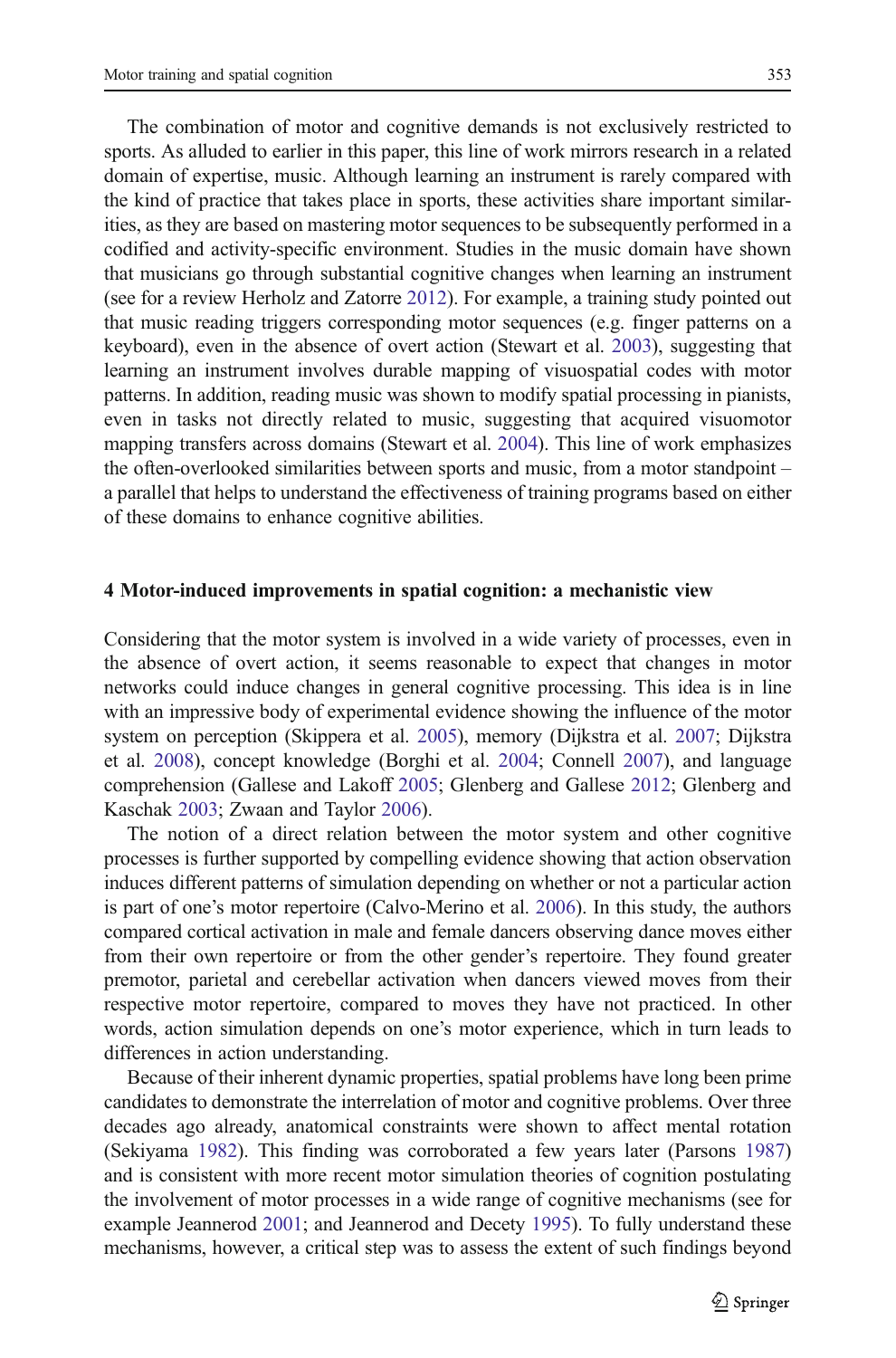the manipulation of body parts. In two important studies, congruent hand movements were found to improve mental rotation speed (Wexler et al. [1998\)](#page-10-0) and accuracy (Wohlschläger and Wohlschläger [1998](#page-10-0)). This phenomenon was later shown to be independent from spatial equivalence between overt and covert actions (Schwartz and Holton [2000\)](#page-9-0). Therefore, imagined and executed movements need not be identical to induce facilitation. This trend of research is also consistent with work showing the involvement of motor processes in spatial reasoning tasks (Amorim et al. [2006;](#page-7-0) Steggemann et al. [2011](#page-10-0); Wraga et al. [2003\)](#page-10-0) and facilitation effects induced by gestures in spatial problem solving (Chu and Kita [2011;](#page-7-0) Janczyk et al. [2012\)](#page-8-0), and has been corroborated by neuroimaging studies showing premotor (Lamm et al. [2007](#page-8-0)) and motor (Richter et al. [2000](#page-9-0)) cortical activation in mental rotation of abstract objects.

Although compelling, these findings were nonetheless challenged by a series of neuroimaging studies showing no or little activation of motor cortex in mental rotation of abstract objects (Harris et al. [2000;](#page-8-0) Jordan et al. [2001;](#page-8-0) Kosslyn et al. [1998;](#page-8-0) Vingerhoets et al. [2002\)](#page-10-0). What could be responsible for these rather substantial discrepancies (see for a review and meta-analysis Zacks [2008\)](#page-10-0) among the spatial cognition literature? A closer look at this apparent issue reveals a more complex pattern than previously thought, based on intra and inter-individual variations. For example, one of our training studies demonstrated that individual strategies in mental rotation evolve with motor expertise (Moreau et al. [2012](#page-9-0)), a finding in line with previous crosssectional research comparing elite and novice athletes (Moreau et al. [2011\)](#page-9-0). Therefore, assessing mental rotation performance and strategies at a particular time point is informative for this particular moment in time, but it might correlate more or less with past or future performance depending on individual experiences.

Additional evidence for the interrelation between motor experience and spatial cognition comes from the study of elite athletes. In this regard, mental rotation paradigms have been extremely fruitful because of the diversity and the malleability of strategies required to solve this type of problems. A recent study showed that although most individuals recruit visual processes when presented with spatial problems such as mental rotation tasks (Hyun and Luck [2007](#page-8-0)), elite wrestlers favor motor processes to perform the same tasks, with better overall performance, as demonstrated by different detrimental effects of concurrent load of visual or motor content across individuals, depending on whether visual or motor processing is favored (Moreau [2012a\)](#page-9-0). In particular, motor experts who naturally favor motor processes to solve spatial problems were more affected than non-experts when forced to concurrently attend additional motor content, whereas the converse was true when motor experts and non-experts were exposed to additional visual content. These findings suggest that different individuals recruit different processes to do the same task, and that the underlying mechanisms may evolve with experience and exposure to motor content.

To further understand how these processes interact, a related study looked at mental rotation of hands and polygons in elite wrestlers and non-athletes. In previous research, mental manipulation of hands and other body parts has shown to implicitly trigger motor simulation (Georgopoulos and Massey [1987](#page-8-0); Parsons [1987,](#page-9-0) [1994;](#page-9-0) Pellizzer and Georgopoulos [1993;](#page-9-0) Sekiyama [1982\)](#page-9-0), whereas abstract shapes such as polygons do not consistently induce such motor activation (Harris et al. [2000;](#page-8-0) Jordan et al. [2001;](#page-8-0) Kosslyn et al. [1998](#page-8-0); Vingerhoets et al. [2002](#page-10-0)). In addition, motor restriction has shown to disrupt mental rotation performance when motor simulation is required (Ionta and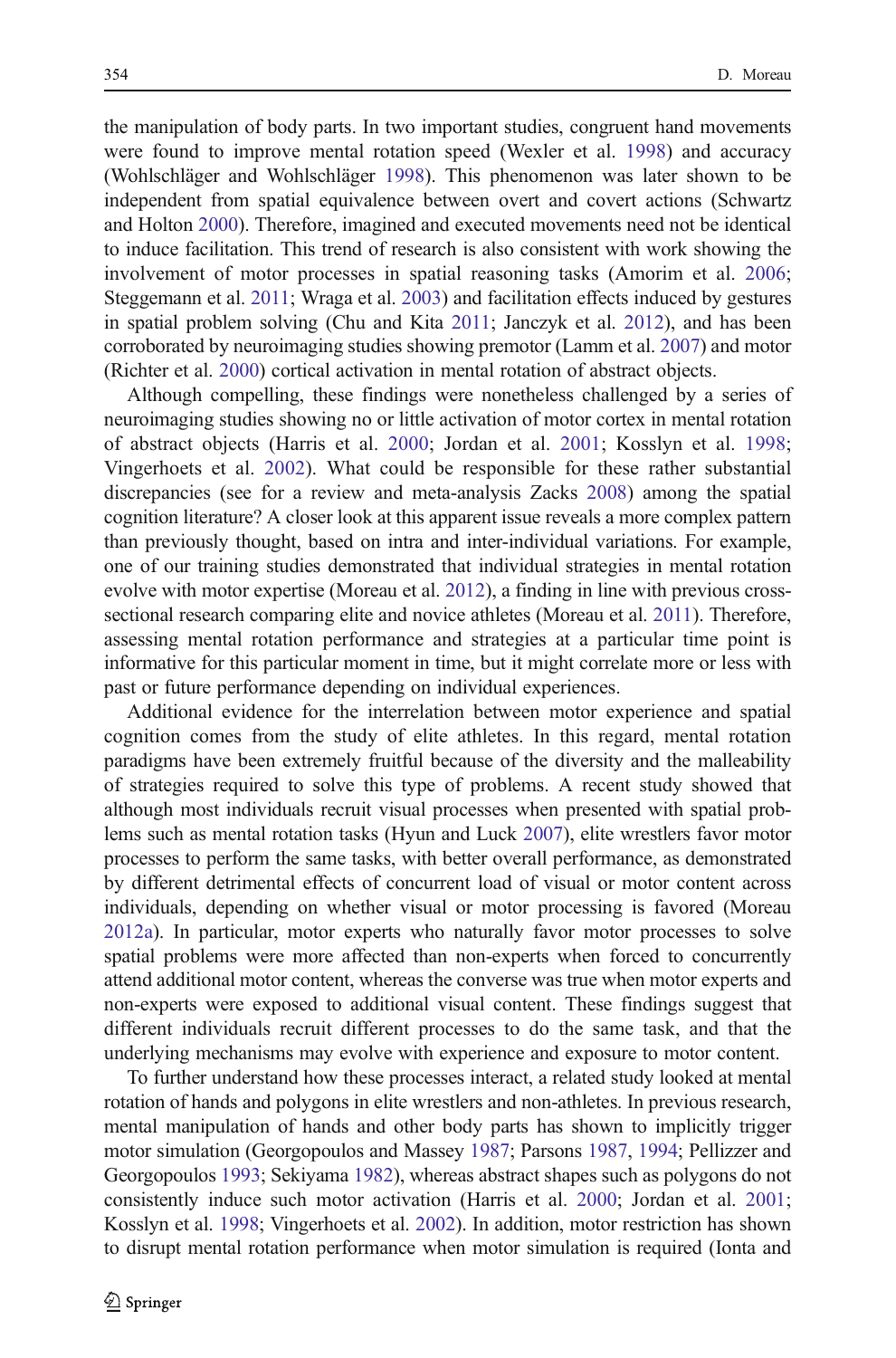Blanke [2009;](#page-8-0) Ionta et al. [2007\)](#page-8-0), in line with similar research on action observation (Ambrosini et al. [2012](#page-7-0)) and with work on the visual system showing that visual cortex activation differs if active interaction with stimuli is permitted, compared with passive viewing (Gallant et al. [1998;](#page-8-0) Mazer and Gallant [2003;](#page-8-0) Niell and Stryker [2010](#page-9-0)). Consistent with this body of research, both elite wrestlers and non-athletes exhibited poorer performance in mental rotation of hands when their ability to move was artificially restricted, whereas under identical constraints only wrestlers' performance dropped in the mental rotation of polygons (Moreau [2013a](#page-9-0)).

Besides confirming that motor experts rely on motor processes to perform spatial tasks, these findings also demonstrated that such strategies are not easily adaptable and are deeply engrained within motor experts reasoning procedures. More flexibility would allow switching to a different system – visual, for example – to overcome the problem of motor constraint. An alternative hypothesis is that experts do switch to the visual system, but because it lacks substantial practice in solving this kind of problems it remains less effective. Regardless of the specific underlying mechanism, the absence of a successful flexible behavior corroborates the idea of strongly entangled motor and spatial processes in motor experts.

This phenomenon is not restricted to spatial ability tasks. Similar patterns of results were also found in working memory tasks. For example, motor expertise induced recruitment of different processes when storing body configurations for further recall. Specifically, motor experts were more prone to motor distraction than non-athletes when presented with movements to remember, whereas the reverse was true in the face of verbal distraction (Moreau [2013b](#page-9-0)). Following an extensive body of literature on dual-task paradigm demonstrating a distinction between visual and motor content in working memory (Smyth et al. [1988;](#page-10-0) Smyth and Pendleton [1989,](#page-10-0) [1990](#page-10-0), [1994](#page-10-0); Wood [2007](#page-10-0), [2011](#page-10-0)), this study suggests the contribution of different processes to store movements depending on motor experience, namely verbal for controls and motor for experts.

Altogether, these findings provide strong support for an experience-dependent view of motor cognition, in which the involvement of the motor system heavily depends on previous interactions with the environment. This idea opens up new venues for training programs based on complex motor skills (Moreau and Conway [2014](#page-9-0)). For example, one interesting way to target cognitive enhancement is to combine cognitive and physical demands within specifically designed activities. These activities could provide the basis for cognitive and physiological improvements, in line with what we have observed in our experiments (Moreau et al. [2012](#page-9-0); Moreau et al. [2013](#page-9-0)). In addition, this approach allows great flexibility over training content, which can allow important adjustments based on individual needs and requirements. Flexibility is also critical to accommodate clinical populations, such as Alzheimer or Parkinson patients, or to integrate these training designs within rehabilitation programs, for instance after a stroke. Consistent with this idea, a current line of research in cognitive training aims to identify the underlying mechanisms driving improvement for some individuals but not for others, in order to provide a more personalized approach. These are ongoing research questions with no definitive answer at this point, but training programs based on motor activities have the potential to provide a refreshing and potent solution to such applied problems.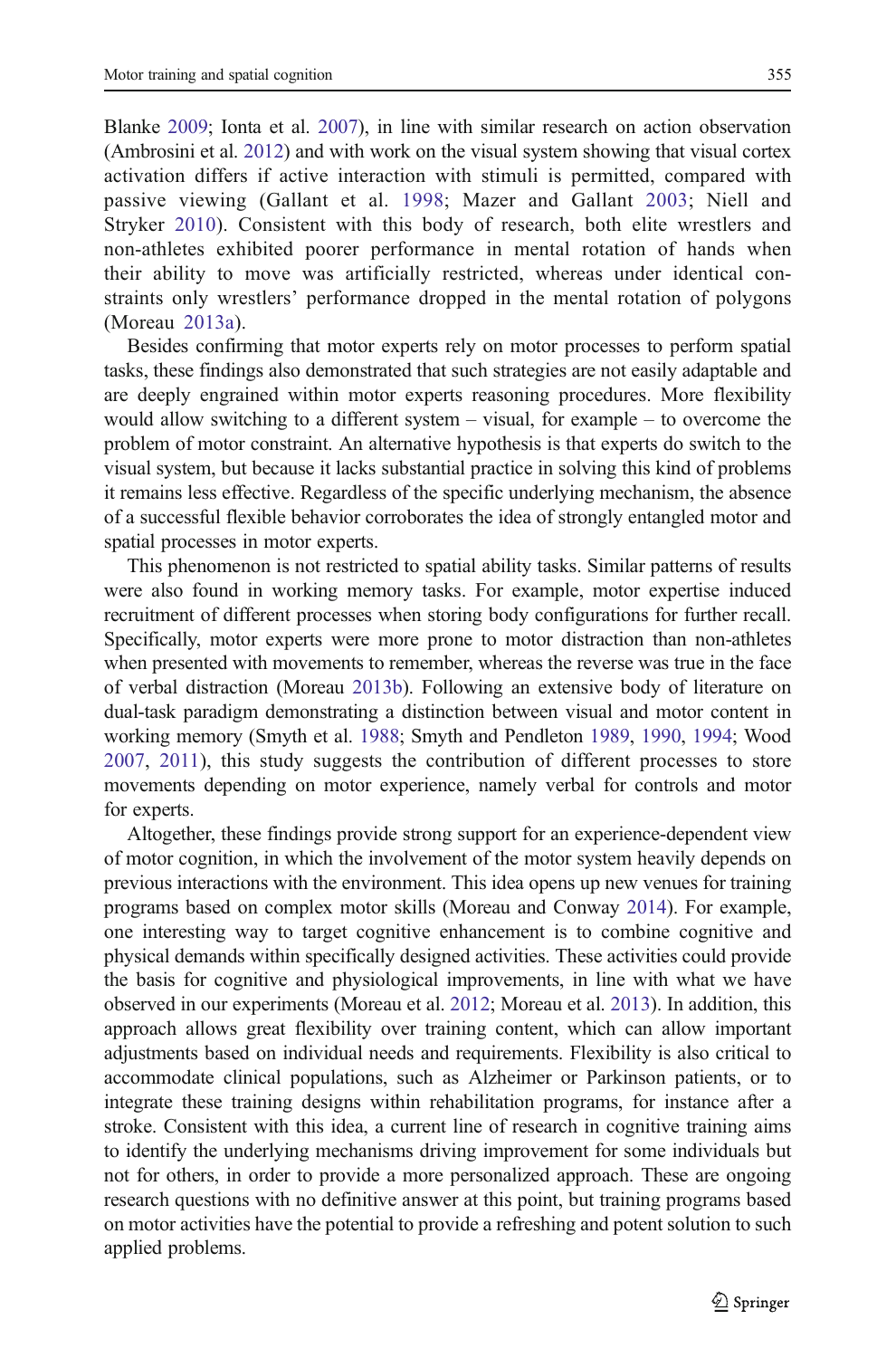### <span id="page-7-0"></span>5 Conclusion and future directions

In this paper, I have argued for the role of complex motor activities to develop spatial skills based on the intertwined coupling between spatial cognition and action. After presenting the variety of cognitive processes involved in complex movements, I have provided evidence for the suitability of motor training to enhance spatial cognition, in an ecological fashion. Finally, the last section presented a mechanistic view of motorinduced improvements in spatial ability, based on the latest research in the field of motor cognition.

The work presented herein further underlines the complexity of actions in sports – the acquisition of complex motor skills triggers a cascade of adaptations, which favors, and is in turn favored by, the development of cognitive processes. In the sports domain, such actions may appear unreflective from an outsider's standpoint, because of their high degree of automatism, but the line of work introduced in this paper suggests that this should not be mistaken for low cognitive demands inherent to the activity itself.

The theoretical framework laid out in this paper allows more informed predictions regarding the particular processes involved in spatial cognition. In addition, it helps to understand the specific abilities that are being targeted in sports, and further emphasizes the highly cognitive component of motor skill acquisition. The critical validation of such a framework lies within interventional paradigms – if motor activities influence cognition, and if this effect is not context-specific, suitably designed motor training should induce general cognitive alterations, that is, changes that transfer to different context. Work in this field of research is novel and promising, with exciting early findings, and additional evidence is needed to confirm and extend on these initial findings.

### References

- Ambrosini, E., Sinigaglia, C., & Costantini, M. (2012). Tie my hands, tie my eyes. Journal of Experimental Psychology. Human Perception and Performance, 38(2), 263–266.
- Amorim, M. A., Isableu, B., & Jarraya, M. (2006). Embodied spatial transformations: "body analogy" for the mental rotation of objects. Journal of Experimental Psychology. General, 135(3), 327–347.
- Barsalou, L. W. (1999). Perceptual symbol systems. Behavioral and Brain Sciences, 22, 577–600.
- Beilock, S. L., Lyons, I. M., Mattarella-Micke, A., Nusbaum, H. C., & Small, S. L. (2008). Sports experience changes the neural processing of action language. Proceedings of the National Academy of Sciences of the United States of America, 105, 13269–13273.
- Borghi, A., Glenberg, A. M., & Kaschak, M. P. (2004). Putting words in perspective. Memory and Cognition, 32(6), 863–873.

Buccino, G., Vogt, S., Ritzl, A., Fink, G. R., Zilles, K., Freund, H. J., et al. (2004). Neural circuits underlying imitation learning of hand actions: an event-related fMRI study. Neuron, 42, 323–334.

- Calvo-Merino, B., Grezes, J., Glaser, D. E., Passingham, R. E., & Haggard, P. (2006). Seeing or doing? Influence of visual and motor familiarity on action observation. Current Biology, 16, 1905–1910.
- Chu, M., & Kita, S. (2011). The nature of gestures' beneficial role in spatial problem solving. Journal of Experimental Psychology. General, 140(1), 102–116.

Clark, A. (1997). Being there: Putting brain, body and world together again. Cambridge: The MIT Press.

Connell, L. (2007). Representing object colour in language comprehension. Cognition, 102(3), 476–485.

de Lange, F. P., Roelofs, K., & Toni, I. (2008). Motor imagery: a window into the mechanisms and alterations of the motor system. Cortex, 44(5), 494–506.

Dietrich, A. (2008). Imaging the imagination: the trouble with motor imagery. *Methods*, 45(4), 319–324.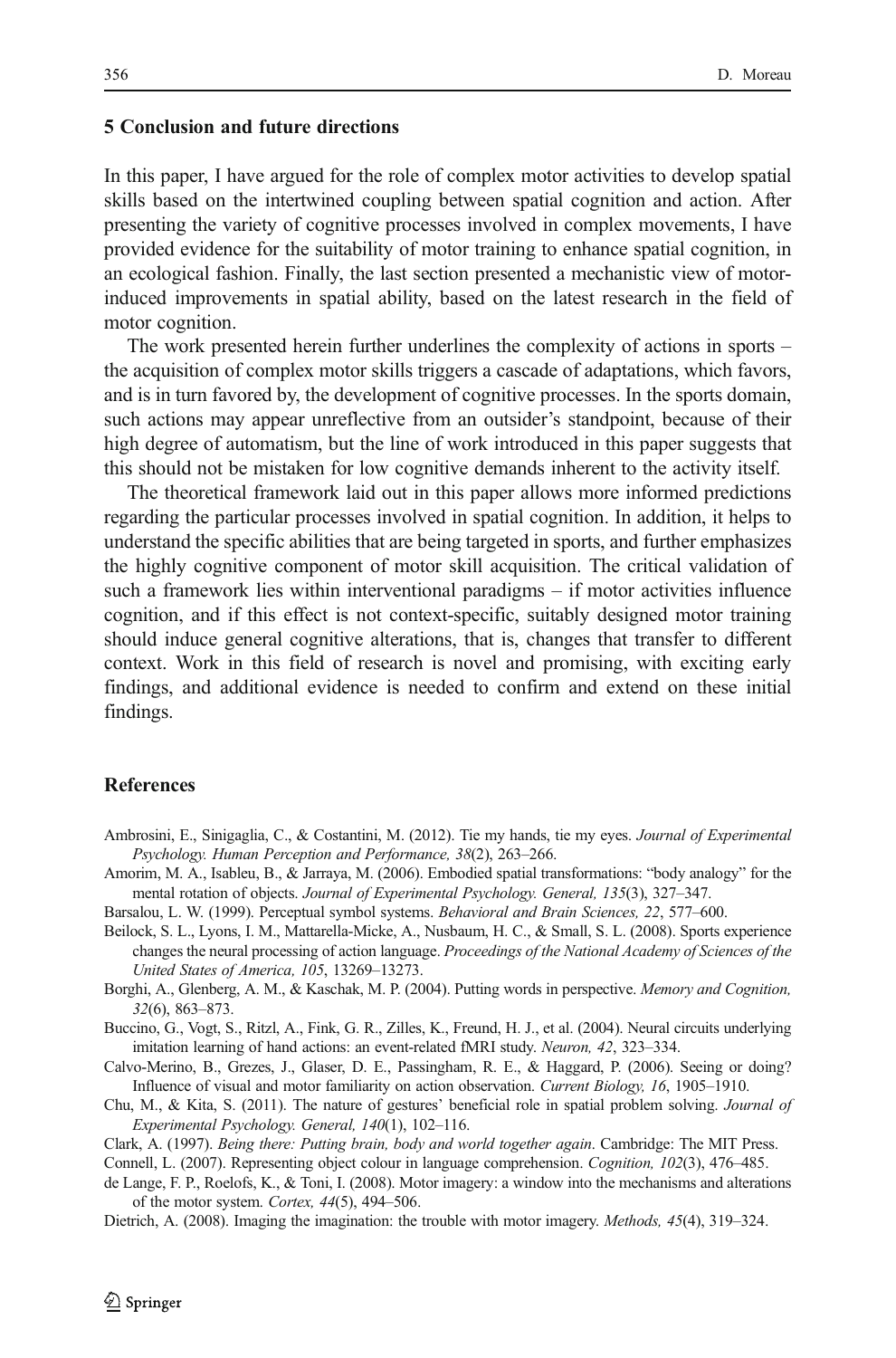- <span id="page-8-0"></span>Dijkstra, K., Kaschak, M. P., & Zwaan, R. A. (2007). Body posture facilitates retrieval of autobiographical memories. *Cognition*, 102(1), 139–149.
- Dijkstra, K., MacMahon, C., & Misirlisoy, M. (2008). The effects of golf expertise and presentation modality on memory for golf and everyday items. Acta Psychologica, 128(2), 298–303.
- Engel, A. K., Maye, A., Kurthen, M., & König, P. (2013). Where's the action? The pragmatic turn in cognitive science. Trends in Cognitive Science, 17(5), 202–209.
- Fitts, P. M., & Posner, M. I. (1967). Human performance. Oxford: Brooks and Cole.
- Flanagan, J. R., & Johansson, R. S. (2003). Action plans used in action observation. Nature, 424, 769–771.
- Furley, P., & Memmert, D. (2010). The role of working memory in sports. International Review of Sport and Exercise Psychology, 3, 171–194.
- Gallant, J. L., Connor, C. E., & Van Essen, D. C. (1998). Neural activity in areas V1, V2 and V4 during free viewing of natural scenes compared to controlled viewing. NeuroReport, 9(9), 2153–2158.
- Gallese, V., & Lakoff, G. (2005). The brain's concepts: the role of the sensory–motor system in reason and language. Cognitive Neuropsychology, 22(3–4), 455–479.
- Georgopoulos, A. P., & Massey, J. T. (1987). Cognitive spatial-motor processes. 1. The making of movements at various angles form a stimulus direction. Experimental Brain Research, 65, 361–370.
- Glenberg, A. M. (1997). What memory is for. Behavioral and Brain Sciences, 20(1), 1–55.
- Glenberg, A. M., & Gallese, V. (2012). Action-based language: a theory of language acquisition, comprehension, and production. Cortex, 48(7), 905–922.
- Glenberg, A. M., & Kaschak, M. P. (2003). The body's contribution to language. In B. Ross (Ed.), The psychology of learning and motivation (Vol. 43, pp. 93–126) (pp. 93–126). New York: Academic Press.
- Güldenpenning, I., Köster, D., Kunde, W., Weigelt, M., & Schack, T. (2011). Motor expertise modulates the unconscious processing of human body postures. Experimental Brain Research, 213(4), 383–391.
- Harris, I. M., Egan, G. F., Sonkkila, C., Tochon-Danguy, H. J., Paxinos, G., & Watson, J. D. (2000). Selective right parietal lobe activation during mental rotation: a parametric PET study. Brain, 123(1), 65–73.
- Herholz, S. C., & Zatorre, R. J. (2012). Musical training as a framework for brain plasticity: behavior, function, and structure. Neuron, 76(3), 486–502.
- Holt, L. E., & Beilock, S. L. (2006). Expertise and its embodiment: examining the impact of sensorimotor skill expertise on the representation of action-related text. Psychonomic Bulletin & Review, 13(4), 694–701.
- Hyun, J. S., & Luck, S. J. (2007). Visual working memory as the substrate for mental rotation. *Psychonomic* Bulletin & Review, 14(1), 154–158.
- Inoue, K., Kawashima, R., Satoh, K., Kinomura, S., & Sugiura, M. (2000). A PET study of visuomotor learning under optical rotation. NeuroImage, 516, 505–516.
- Ionta, S., & Blanke, O. (2009). Differential influence of hands posture on mental rotation of hands and feet in left and right handers. Experimental Brain Research, 195, 207–217.
- Ionta, S., Fourkas, A. D., Fiorio, M., & Aglioti, S. M. (2007). The influence of hands posture on mental rotation of hands and feet. Experimental Brain Research, 183(1), 1–7.
- Janczyk, M., Pfister, R., Crognale, M. A., & Kunde, W. (2012). Effective rotations: action effects determine the interplay of mental and manual rotations. Journal of Experimental Psychology. General, 141(3), 489-501.
- Jansen, P., & Dahmen-Zimmer, K. (2012). Effects of cognitive, motor, and karate training on cognitive functioning and emotional well-being of elderly people. Frontiers in Psychology, 3(40), 1–7.
- Jeannerod, M. (2001). Neural simulation of action: a unifying mechanism for motor cognition. NeuroImage, 14(1), 103–109.
- Jeannerod, M., & Decety, J. (1995). Mental motor imagery: a window into the representational stages of action. Current Opinion in Neurobiology, 5(6), 727–732.
- Jordan, K., Heinze, H. J., Lutz, K., Kanowski, M., & Jancke, L. (2001). Cortical activations during the mental rotation of different visual objects. NeuroImage, 13(1), 143–152.
- Kosslyn, S. M., DiGirolamo, G. J., Thompson, W. L., & Alpert, N. M. (1998). Mental rotation of objects versus hands: neural mechanisms revealed by positron emission tomography. Psychophysiology, 35(2), 151–161.
- Lamm, C., Windischberger, C., Moser, E., & Bauera, H. (2007). The functional role of dorso-lateral premotor cortex during mental rotation: an event-related fMRI study separating cognitive processing steps using a novel task paradigm. NeuroImage, 36, 1374–1386.
- Mazer, J. A., & Gallant, J. L. (2003). Goal-related activity in V4 during free viewing visual search. Evidence for a ventral stream visual salience map. Neuron, 40(6), 1241–1250.
- Memmert, D., & Furley, P. (2007). "I spy with my little eye!": breadth of attention, inattentional blindness, and tactical decision making in team sports. Journal of Sport and Exercise Psychology, 29(3), 365-381.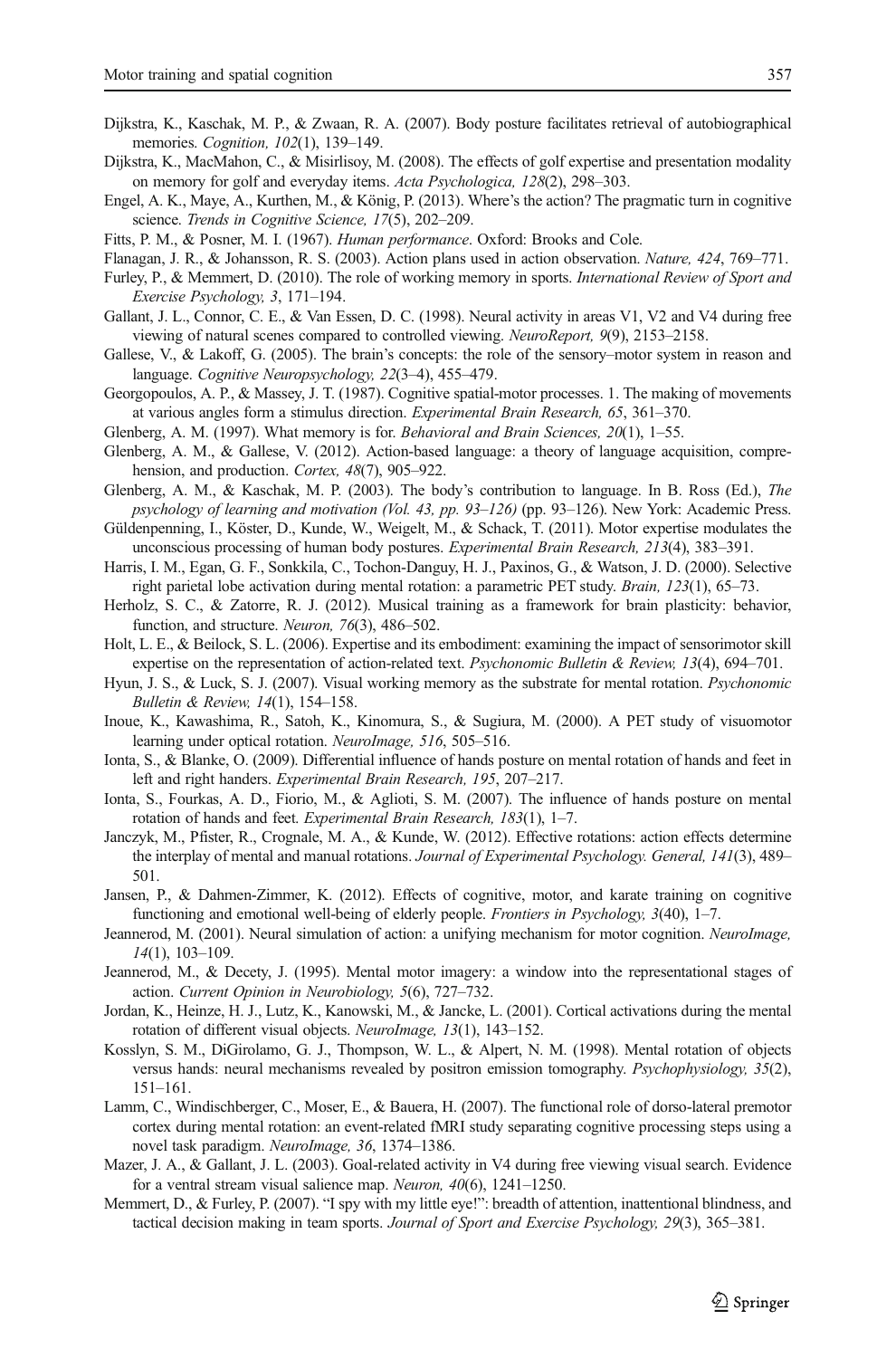- <span id="page-9-0"></span>Moreau, D. (2012a). The role of motor processes in three-dimensional mental rotation: shaping cognitive processing via sensorimotor experience. Learning and Individual Differences, 22(3), 354–359.
- Moreau, D. (2012b). Training spatial ability: comment on Pietsch and Jansen (2012) and prospective research trends. Learning and Individual Differences, 22(6), 882–883.
- Moreau, D. (2013a). Constraining movement alters the recruitment of motor processes in mental rotation. Experimental Brain Research, 224(3), 447–454.
- Moreau, D. (2013b). Motor expertise modulates movement processing in working memory. Acta Psychologica, 142(3), 356–361.
- Moreau, D., & Conway, A. R. A. (2013). Cognitive enhancement: a comparative review of computerized and athletic training programs. International Review of Sport and Exercise Psychology, 6(1), 155–183.
- Moreau, D., & Conway, A. R. A (2014). The case for an ecological approach to cognitive training. Trends in Cognitive Sciences, 18(7), 334–336.
- Moreau, D., Mansy-Dannay, A., Clerc, J., & Guerrien, A. (2011). Spatial ability and motor performance: assessing mental rotation processes in elite and novice athletes. International Journal of Sport Psychology, 42(6), 525–547.
- Moreau, D., Clerc, J., Mansy-Dannay, A., & Guerrien, A. (2012). Enhancing spatial ability through sport practice: evidence for an effect of motor training on mental rotation performance. Journal of Individual Differences, 33(2), 83–88.
- Moreau, D., Morrison, A. B., & Conway, A. R. A. (2013). An ecological approach to cognitive enhancement: Complex motor training. Washington: Paper presented at the Association for Psychological Science Annual Convention.
- Munzert, J., & Lorey, B. (2013). Motor and visual imagery in sports. In S. Lacey & R. Lawson (Eds.), Multisensory imagery (pp. 319–342). Oxford: Oxford University Press.
- Nezafat, R., Shadmehr, R., & Holcomb, H. H. (2001). Long-term adaptation to dynamics of reaching movements: a PET study. Experimental Brain Research, 140, 66–76.
- Niell, C. M., & Stryker, M. P. (2010). Modulation of visual responses by behavioral state in mouse visual cortex. Neuron, 65(4), 472–479.
- Oztop, E., Kawato, M., & Arbib, M. (2006). Mirror neurons and imitation: a computationally guided review. Neural Networks, 19(3), 254–271.
- Parsons, L. M. (1987). Imagined spatial transformations of one's hands and feet. Cognitive Psychology, 19, 178–241.
- Parsons, L. M. (1994). Temporal and kinematic properties of motor behavior reflected in mentally simulated action. Journal of Experimental Psychology. Human Perception and Performance, 20(4), 709–730.
- Pellizzer, G., & Georgopoulos, A. P. (1993). Common processing constraints for visuomotor and visual mental rotation. Experimental Brain Research, 93, 165–172.
- Pietsch, S., & Jansen, P. (2012). Different mental rotation performance in students of music, sport and education. Learning and Individual Differences, 22(1), 159–163.
- Puttemans, V., Wenderoth, N., & Swinnen, S. P. (2005). Changes in brain activation during the acquisition of a multifrequency bimanual coordination task: from the cognitive stage to advanced levels of automaticity. Journal of Neuroscience, 25, 4270–4278.
- Raab, M., & Johnson, J. G. (2007). Expertise-based differences in search and option-generation strategies. Journal of Experimental Psychology. Applied, 13(3), 158–170.
- Remy, F., Wenderoth, N., Lipkens, K., & Swinnen, S. P. (2008). Acquisition of a new bimanual coordination pattern modulates the cerebral activations elicited by an intrinsic pattern: an fMRI study. Cortex, 44(5), 482–493.
- Richter, W., Somorjai, R., Summers, R., Jarmasz, M., Menon, R. S., Gati, J. S., et al. (2000). Motor area activity during mental rotation studied by time-resolved single-trial fMRI. Journal of Cognitive Neuroscience, 12(2), 310–320.
- Rizzolatti, G., & Craighero, L. (2004). The mirror-neuron system. Annual Review of Neuroscience, 27, 169– 192.
- Schmidt, R. A. (1975). A schema theory of discrete motor skill learning. Psychological Review, 82, 225–260.
- Schmidt, R. A., & Lee, T. A. (1998). Motor control and learning: A behavioral emphasis. Champaign: Human **K**inetics.
- Schuch, S., Bayliss, A. P., Klein, C., & Tipper, S. P. (2010). Attention modulates motor system activation during action observation: evidence for inhibitory rebound. Experimental Brain Research, 205(2), 235–249.
- Schwartz, D. L., & Holton, D. L. (2000). Tool use and the effect of action on the imagination. Journal of Experimental Psychology. Learning, Memory, and Cognition, 26(6), 1655–1665.
- Sekiyama, K. (1982). Kinesthetic aspects of mental representations in the identification of left and right hands. Perception & Psychophysics, 32, 89–95.